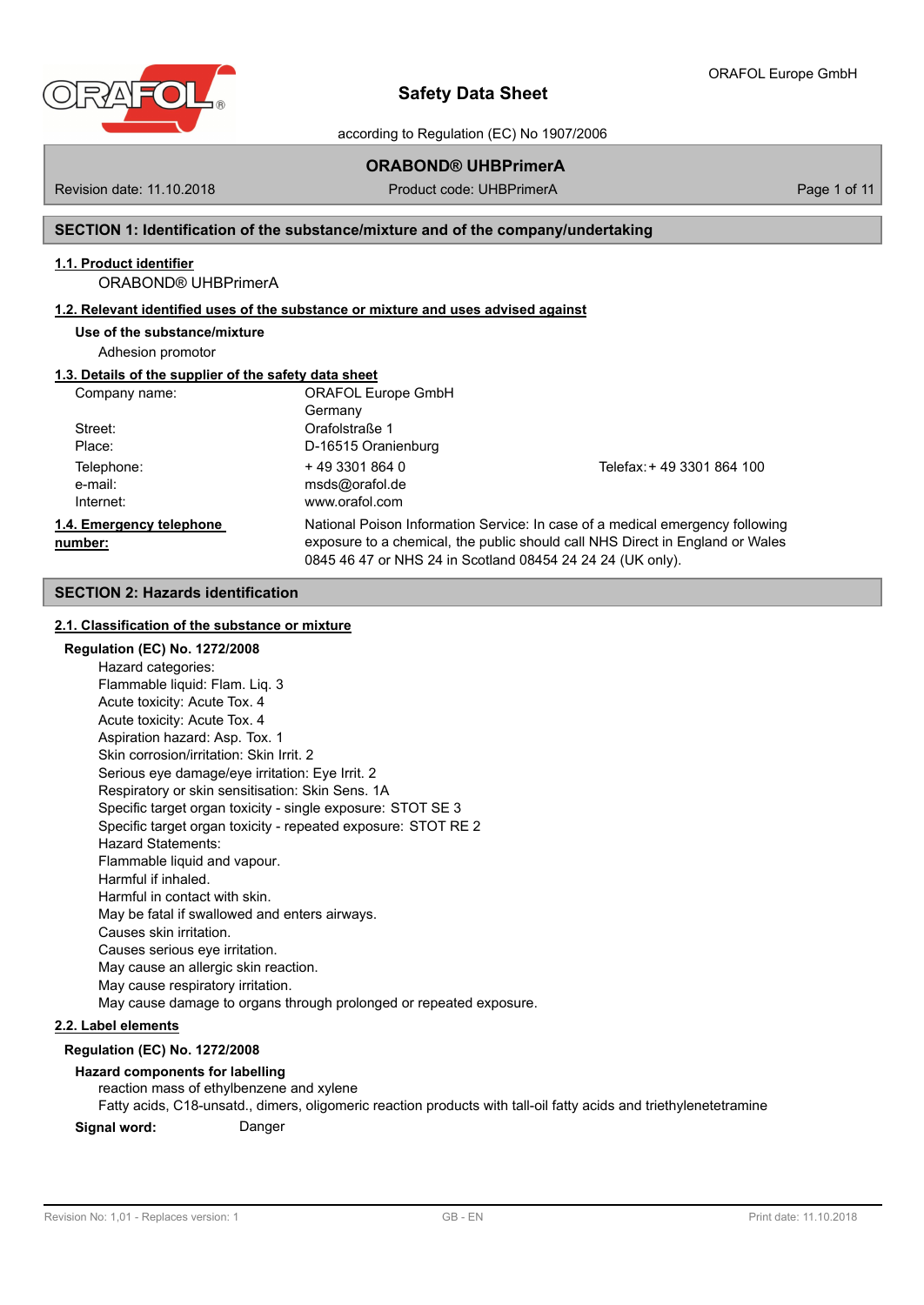

according to Regulation (EC) No 1907/2006

# **ORABOND® UHBPrimerA**

Revision date: 11.10.2018 **Product code: UHBPrimerA** Page 2 of 11





# **Hazard statements**

| H <sub>226</sub> | Flammable liquid and vapour.                                       |
|------------------|--------------------------------------------------------------------|
| H312+H332        | Harmful in contact with skin or if inhaled.                        |
| H315             | Causes skin irritation.                                            |
| H319             | Causes serious eye irritation.                                     |
| H317             | May cause an allergic skin reaction.                               |
| H335             | May cause respiratory irritation.                                  |
| H373             | May cause damage to organs through prolonged or repeated exposure. |
| H <sub>304</sub> | May be fatal if swallowed and enters airways.                      |

### **Precautionary statements**

| P <sub>210</sub>      | Keep away from heat, hot surfaces, sparks, open flames and other ignition sources. No<br>smoking.                                   |
|-----------------------|-------------------------------------------------------------------------------------------------------------------------------------|
| P <sub>260</sub>      | Do not breathe dust/fume/gas/mist/vapours/spray.                                                                                    |
| P <sub>280</sub>      | Wear protective gloves/protective clothing/eye protection/face protection.                                                          |
| P <sub>102</sub>      | Keep out of reach of children.                                                                                                      |
| P301+P310             | IF SWALLOWED: Immediately call a POISON CENTER.                                                                                     |
| P331                  | Do NOT induce vomiting.                                                                                                             |
| P303+P361+P353        | IF ON SKIN (or hair): Take off immediately all contaminated clothing. Rinse skin with water<br>or shower.                           |
| P305+P351+P338        | IF IN EYES: Rinse cautiously with water for several minutes. Remove contact lenses, if<br>present and easy to do. Continue rinsing. |
| P <sub>501</sub>      | Dispose of contents/container to an appropriate recycling or disposal facility.                                                     |
| دامير مدمر ملبس مرابة |                                                                                                                                     |

# **2.3. Other hazards**

No information available.

## **SECTION 3: Composition/information on ingredients**

## **3.2. Mixtures**

### **Hazardous components**

| CAS No     | Chemical name                                                                                                                                        |                  |                 | Quantity          |
|------------|------------------------------------------------------------------------------------------------------------------------------------------------------|------------------|-----------------|-------------------|
|            | Index No<br>IEC No                                                                                                                                   |                  | <b>REACH No</b> |                   |
|            | Classification according to Regulation (EC) No. 1272/2008 [CLP]                                                                                      |                  |                 |                   |
|            | reaction mass of ethylbenzene and xylene                                                                                                             |                  |                 | $95 - 5 = 100 \%$ |
|            | 1905-588-0                                                                                                                                           | 01-2119539452-40 |                 |                   |
|            | Flam. Liq. 3, Acute Tox. 4, Acute Tox. 4, Skin Irrit. 2, Eye Irrit. 2, STOT SE 3, STOT RE 2, Asp.<br>Tox. 1; H226 H332 H312 H315 H319 H335 H373 H304 |                  |                 |                   |
| 68082-29-1 | Fatty acids, C18-unsatd., dimers, oligomeric reaction products with tall-oil fatty acids and<br>triethylenetetramine                                 |                  |                 | < 1 %             |
|            | 500-191-5                                                                                                                                            | 01-2119972320-44 |                 |                   |
|            | Skin Irrit. 2, Eye Dam. 1, Skin Sens. 1A, Aquatic Chronic 2; H315 H318 H317 H411                                                                     |                  |                 |                   |

Full text of H and EUH statements: see section 16.

# **SECTION 4: First aid measures**

# **4.1. Description of first aid measures**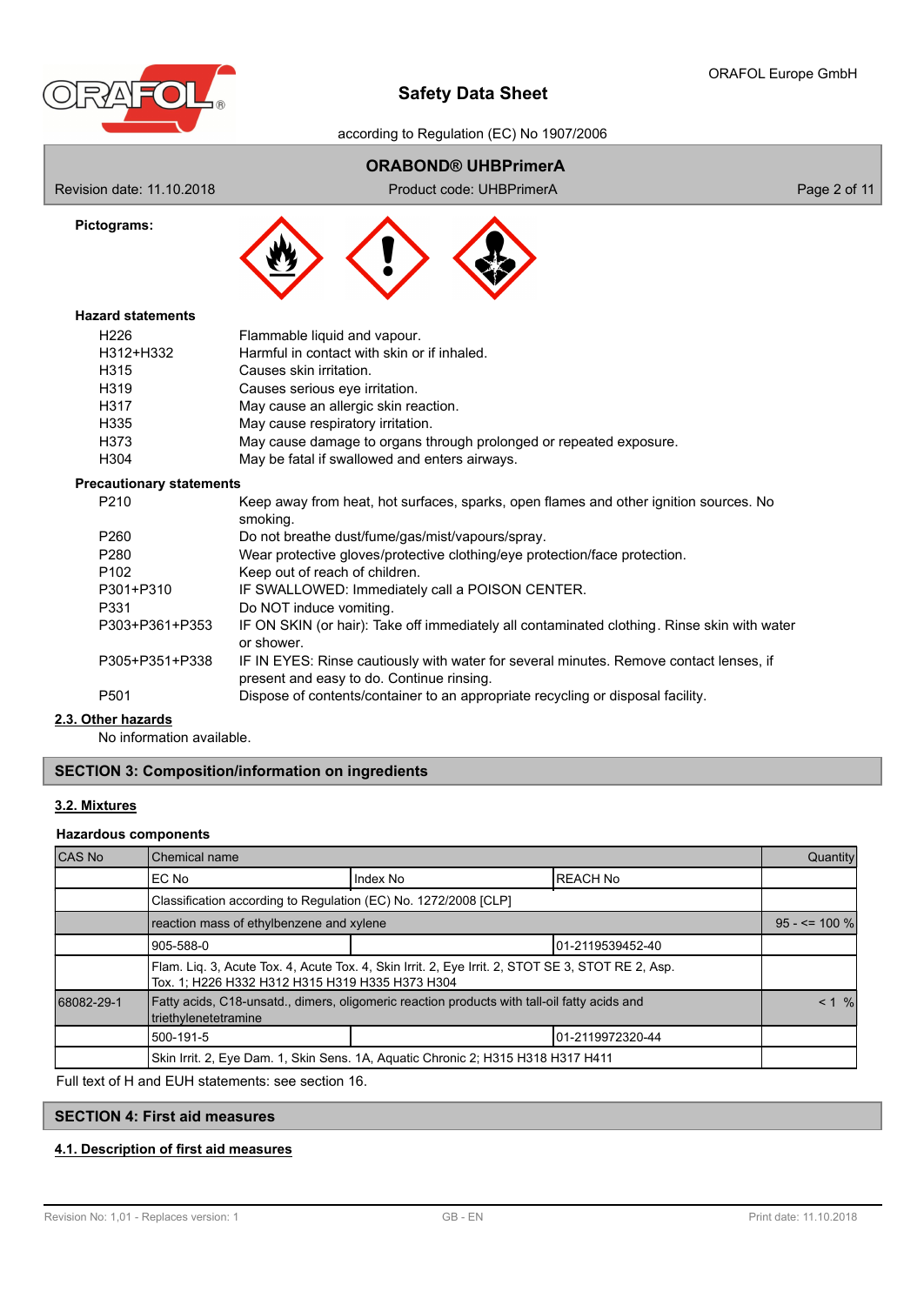

according to Regulation (EC) No 1907/2006

## **ORABOND® UHBPrimerA**

Revision date: 11.10.2018 **Product code: UHBPrimerA** Page 3 of 11

### **After inhalation**

Provide fresh air. If breathing is irregular or stopped, administer artificial respiration. Medical treatment necessary.

### **After contact with skin**

After contact with skin, wash immediately with polyethylene glycol, followed by plenty of water. Take off immediately all contaminated clothing and wash it before reuse. Medical treatment necessary.

#### **After contact with eyes**

After contact with the eyes, rinse with water with the eyelids open for a sufficient length of time, then consult an ophthalmologist immediately.

#### **After ingestion**

If swallowed, do not induce vomiting: seek medical advice immediately and show this container or label. Rinse mouth immediately and drink plenty of water.

#### **4.2. Most important symptoms and effects, both acute and delayed**

No information available.

#### **4.3. Indication of any immediate medical attention and special treatment needed**

Treat symptomatically.

### **SECTION 5: Firefighting measures**

## **5.1. Extinguishing media**

### **Suitable extinguishing media**

Carbon dioxide (CO2), Foam, Extinguishing powder.

**Unsuitable extinguishing media**

**Water** 

### **5.2. Special hazards arising from the substance or mixture**

Flammable. Vapours can form explosive mixtures with air.

## **5.3. Advice for firefighters**

Wear a self-contained breathing apparatus and chemical protective clothing. Full protection suit.

### **Additional information**

Use water spray jet to protect personnel and to cool endangered containers. Suppress gases/vapours/mists with water spray jet. Collect contaminated fire extinguishing water separately. Do not allow entering drains or surface water.

#### **SECTION 6: Accidental release measures**

#### **6.1. Personal precautions, protective equipment and emergency procedures**

Remove all sources of ignition. Provide adequate ventilation. Do not breathe gas/fumes/vapour/spray. Avoid contact with skin, eyes and clothes. Use personal protection equipment.

#### **6.2. Environmental precautions**

Do not allow uncontrolled discharge of product into the environment. Danger of explosion

### **6.3. Methods and material for containment and cleaning up**

Absorb with liquid-binding material (e.g. sand, diatomaceous earth, acid- or universal binding agents). Treat the recovered material as prescribed in the section on waste disposal.

### **6.4. Reference to other sections**

Safe handling: see section 7 Personal protection equipment: see section 8 Disposal: see section 13

#### **SECTION 7: Handling and storage**

### **7.1. Precautions for safe handling**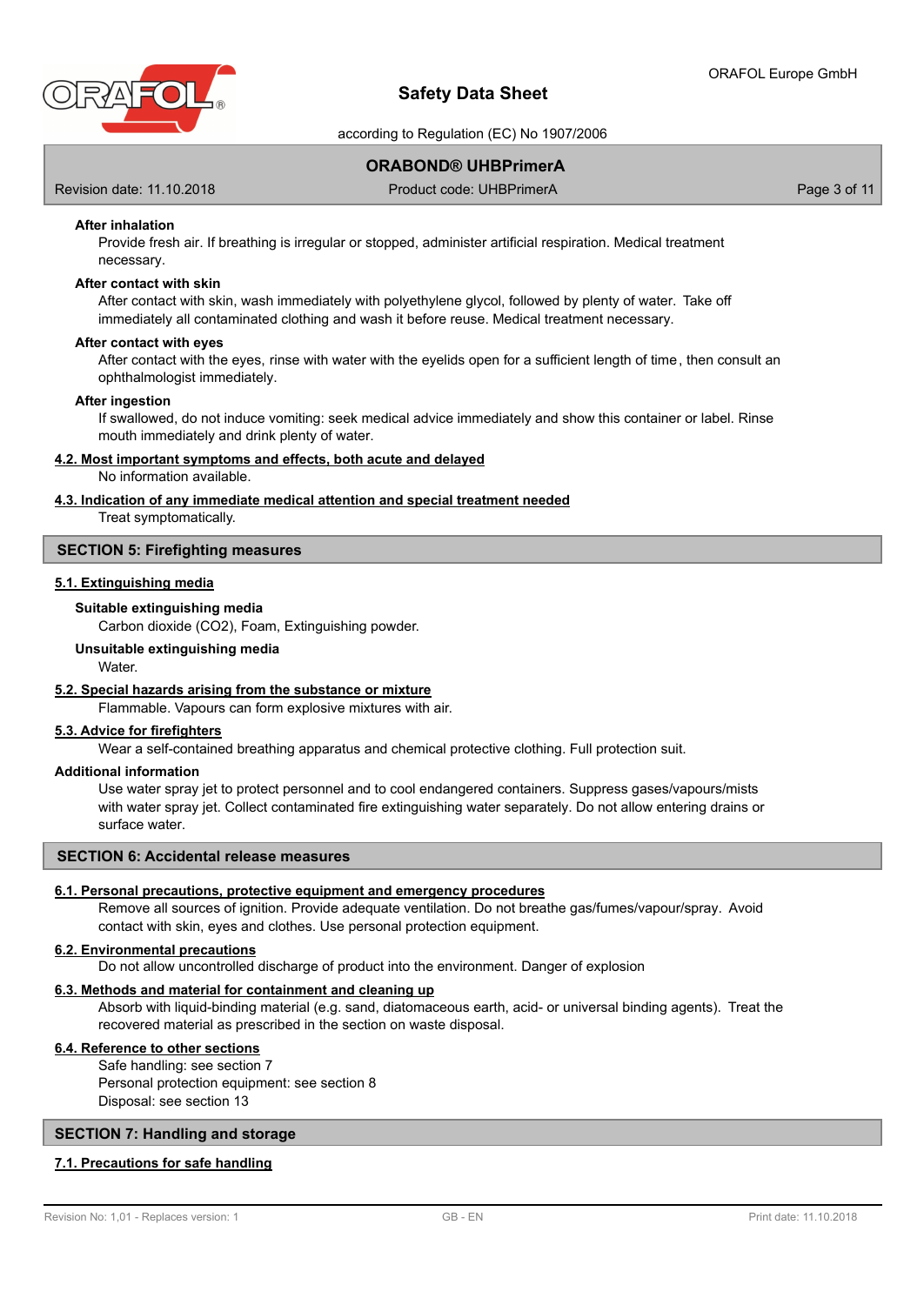

according to Regulation (EC) No 1907/2006

## **ORABOND® UHBPrimerA**

Revision date: 11.10.2018 **Product code: UHBPrimerA** Page 4 of 11

## **Advice on safe handling**

If handled uncovered, arrangements with local exhaust ventilation have to be used. Do not breathe gas/fumes/vapour/spray.

## **Advice on protection against fire and explosion**

Keep away from sources of ignition - No smoking. Take precautionary measures against static discharges. Vapours can form explosive mixtures with air.

#### **7.2. Conditions for safe storage, including any incompatibilities**

### **Requirements for storage rooms and vessels**

Keep container tightly closed. Keep locked up. Store in a place accessible by authorized persons only. Provide adequate ventilation as well as local exhaustion at critical locations. Keep in a cool, well-ventilated place. Keep away from heat, hot surfaces, sparks, open flames and other ignition sources. No smoking.

### **Advice on storage compatibility**

Do not store together with: Oxidizing agent. Pyrophoric or self-heating substances.

### **7.3. Specific end use(s)**

Adhesion Promotor

## **SECTION 8: Exposure controls/personal protection**

### **8.1. Control parameters**

## **DNEL/DMEL values**

| CAS No                   | Substance                                                                                                         |                |          |                          |
|--------------------------|-------------------------------------------------------------------------------------------------------------------|----------------|----------|--------------------------|
| DNEL type                |                                                                                                                   | Exposure route | Effect   | Value                    |
|                          | reaction mass of ethylbenzene and xylene                                                                          |                |          |                          |
| Worker DNEL, long-term   |                                                                                                                   | inhalation     | systemic | $221$ mg/m <sup>3</sup>  |
| Worker DNEL, acute       |                                                                                                                   | linhalation    | systemic | 442 mg/m <sup>3</sup>    |
| Worker DNEL, long-term   |                                                                                                                   | linhalation    | local    | $221$ mg/m <sup>3</sup>  |
| Worker DNEL, acute       |                                                                                                                   | linhalation    | local    | 442 mg/m <sup>3</sup>    |
| Worker DNEL, long-term   |                                                                                                                   | dermal         | systemic | 212 mg/kg bw/day         |
| Consumer DNEL, long-term |                                                                                                                   | linhalation    | systemic | 65,3 mg/ $m^3$           |
| Consumer DNEL, acute     |                                                                                                                   | inhalation     | systemic | $260$ mg/m <sup>3</sup>  |
| Consumer DNEL, long-term |                                                                                                                   | inhalation     | local    | $65,3 \,\mathrm{mg/m^3}$ |
| Consumer DNEL, acute     |                                                                                                                   | linhalation    | local    | 260 mg/m <sup>3</sup>    |
| Consumer DNEL, long-term |                                                                                                                   | Idermal        | systemic | 125 mg/kg bw/day         |
| Consumer DNEL, long-term |                                                                                                                   | loral          | systemic | $12,5$ mg/kg<br>bw/day   |
| 68082-29-1               | Fatty acids, C18-unsatd., dimers, oligomeric reaction products with tall-oil fatty acids and triethylenetetramine |                |          |                          |
| Worker DNEL, long-term   |                                                                                                                   | linhalation    | systemic | $3,9$ mg/m <sup>3</sup>  |
| Worker DNEL, long-term   |                                                                                                                   | Idermal        | systemic | 1,1 mg/kg bw/day         |
| Consumer DNEL, long-term |                                                                                                                   | inhalation     | systemic | $0.97$ mg/m <sup>3</sup> |
| Consumer DNEL, long-term |                                                                                                                   | Idermal        | systemic | 0,56 mg/kg<br>bw/day     |
| Consumer DNEL, long-term |                                                                                                                   | loral          | systemic | 0,56 mg/kg<br>bw/day     |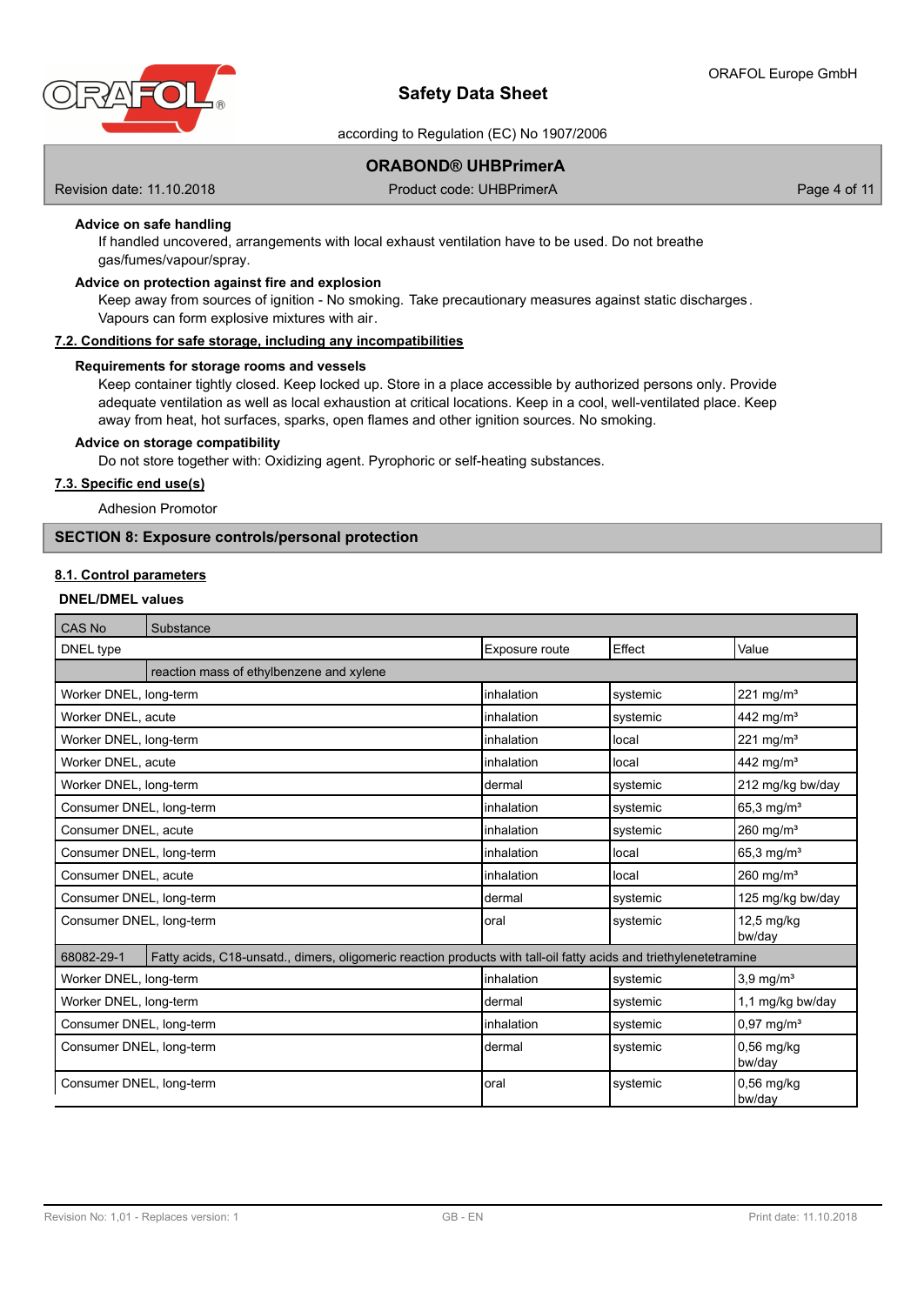

according to Regulation (EC) No 1907/2006

# **ORABOND® UHBPrimerA**

Revision date: 11.10.2018 **Product code: UHBPrimerA** Page 5 of 11

#### **PNEC values**

| CAS No                                                                                                                          | Substance                                          |                      |  |
|---------------------------------------------------------------------------------------------------------------------------------|----------------------------------------------------|----------------------|--|
|                                                                                                                                 | Value<br>Environmental compartment                 |                      |  |
|                                                                                                                                 | reaction mass of ethylbenzene and xylene           |                      |  |
| Freshwater                                                                                                                      |                                                    | 0,327 mg/l           |  |
|                                                                                                                                 | Freshwater (intermittent releases)                 | 0,327 mg/l           |  |
| Marine water                                                                                                                    |                                                    | $0,327 \text{ mg/l}$ |  |
| Freshwater sediment                                                                                                             |                                                    | 12,46 mg/kg          |  |
| Marine sediment                                                                                                                 |                                                    | 12,46 mg/kg          |  |
| 6,58 mg/l<br>Micro-organisms in sewage treatment plants (STP)                                                                   |                                                    |                      |  |
| Soil<br>2,31 mg/kg                                                                                                              |                                                    |                      |  |
| 68082-29-1<br>Fatty acids, C18-unsatd., dimers, oligomeric reaction products with tall-oil fatty acids and triethylenetetramine |                                                    |                      |  |
| Freshwater                                                                                                                      |                                                    | $0,004$ mg/l         |  |
|                                                                                                                                 | $0,043$ mg/l<br>Freshwater (intermittent releases) |                      |  |
| Marine water                                                                                                                    |                                                    | $0$ mg/l             |  |
| Freshwater sediment                                                                                                             |                                                    | 434,02 mg/kg         |  |
| Marine sediment                                                                                                                 |                                                    | 43,4 mg/kg           |  |
| $3,84$ mg/l<br>Micro-organisms in sewage treatment plants (STP)                                                                 |                                                    |                      |  |
| Soil                                                                                                                            | 86,78 mg/kg                                        |                      |  |

### **8.2. Exposure controls**







#### **Appropriate engineering controls**

If handled uncovered, arrangements with local exhaust ventilation have to be used. Do not breathe gas/fumes/vapour/spray.

### **Protective and hygiene measures**

Remove contaminated, saturated clothing immediately. Draw up and observe skin protection programme. Wash hands and face before breaks and after work and take a shower if necessary . When using do not eat or drink.

#### **Eye/face protection**

Suitable eye protection: goggles.

#### **Hand protection**

When handling with chemical substances, protective gloves must be worn with the CE-label including the four control digits. The quality of the protective gloves resistant to chemicals must be chosen as a function of the specific working place concentration and quantity of hazardous substances. For special purposes, it is recommended to check the resistance to chemicals of the protective gloves mentioned above together with the supplier of these gloves.

#### **Skin protection**

Wear suitable protective clothing.

### **Respiratory protection**

In case of inadequate ventilation wear respiratory protection.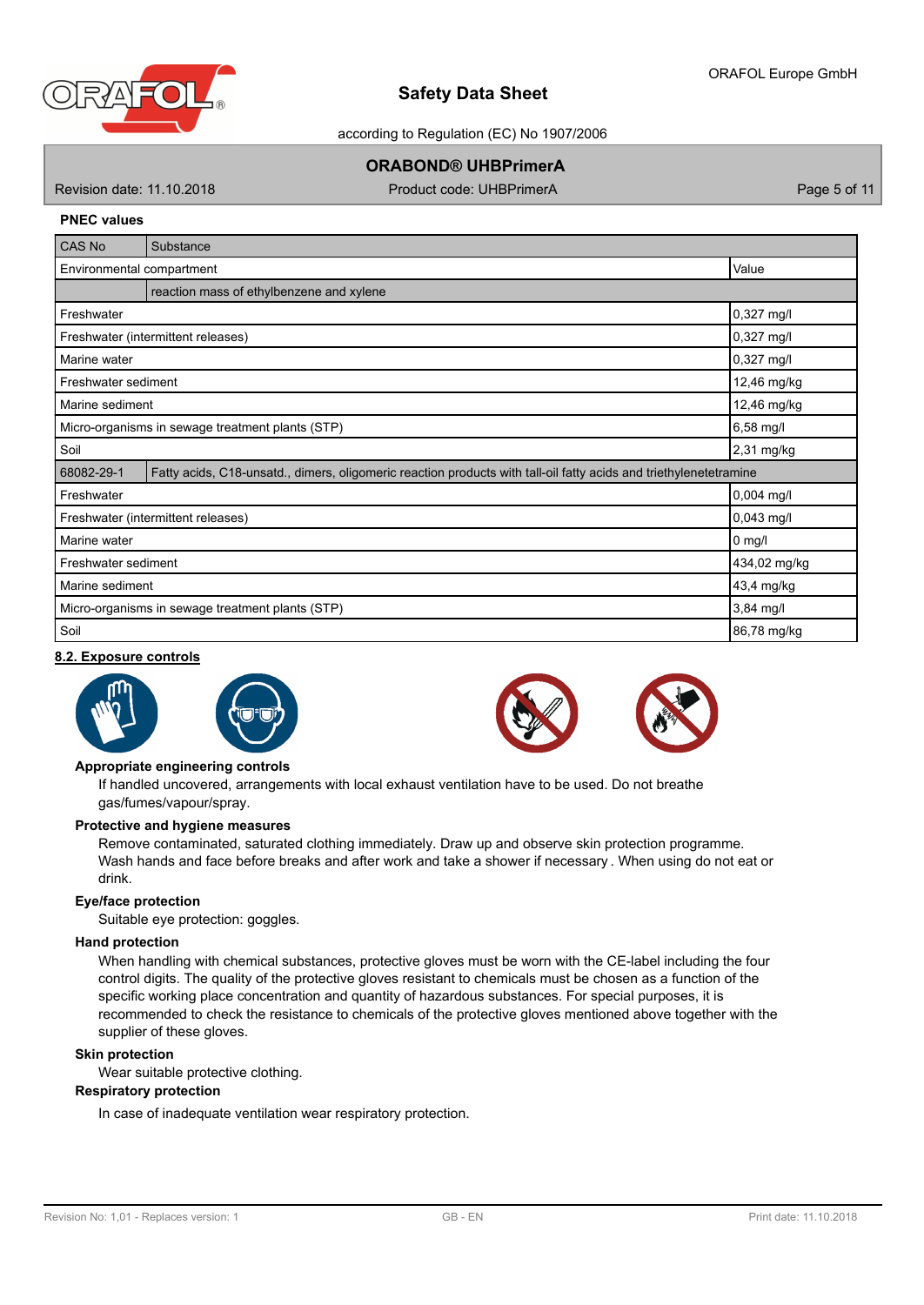

according to Regulation (EC) No 1907/2006

# **ORABOND® UHBPrimerA**

Revision date: 11.10.2018 **Product code: UHBPrimerA** Page 6 of 11

# **SECTION 9: Physical and chemical properties**

| 9.1. Information on basic physical and chemical properties<br>Physical state:<br>Colour: | Liquid<br>colourless                                                                                   |
|------------------------------------------------------------------------------------------|--------------------------------------------------------------------------------------------------------|
| pH-Value:                                                                                |                                                                                                        |
|                                                                                          | not determined                                                                                         |
| Changes in the physical state<br>Melting point:                                          |                                                                                                        |
| Initial boiling point and boiling range:                                                 | not determined<br>136,16 °C                                                                            |
| Flash point:                                                                             | 27 °C                                                                                                  |
|                                                                                          |                                                                                                        |
| Flammability<br>Solid:                                                                   | not applicable                                                                                         |
| Gas:                                                                                     | not applicable                                                                                         |
| Lower explosion limits:                                                                  | 0,9 vol. %                                                                                             |
| Upper explosion limits:                                                                  | 7 vol. %                                                                                               |
| Ignition temperature:                                                                    | 432 °C                                                                                                 |
| <b>Auto-ignition temperature</b>                                                         |                                                                                                        |
| Solid:                                                                                   | not applicable                                                                                         |
| Gas:                                                                                     | not applicable                                                                                         |
| Decomposition temperature:                                                               | not determined                                                                                         |
| <b>Oxidizing properties</b><br>Not oxidising.                                            |                                                                                                        |
| Vapour pressure:<br>(at 20 $°C$ )                                                        | ca. 13,4 hPa                                                                                           |
| Density:                                                                                 | ca. 0,87 g/cm <sup>3</sup>                                                                             |
| Water solubility:                                                                        | The study does not need to be conducted<br>because the substance is known to be<br>insoluble in water. |
| Solubility in other solvents<br>not determined                                           |                                                                                                        |
| Partition coefficient:                                                                   | not determined                                                                                         |
| Viscosity / dynamic:<br>(at 25 $°C$ )                                                    | 10 mPa·s                                                                                               |
| Viscosity / kinematic:<br>(at 25 °C)                                                     | $12 \text{ mm}^2/\text{s}$                                                                             |
| Vapour density:                                                                          | not determined                                                                                         |
| Evaporation rate:                                                                        | not determined                                                                                         |
| Solvent content:                                                                         | ca. 95-98%                                                                                             |
| 9.2. Other information                                                                   |                                                                                                        |
| Solid content:                                                                           | ca. 3-4%                                                                                               |

# **SECTION 10: Stability and reactivity**

- **10.1. Reactivity**
	- Flammable.

## **10.2. Chemical stability**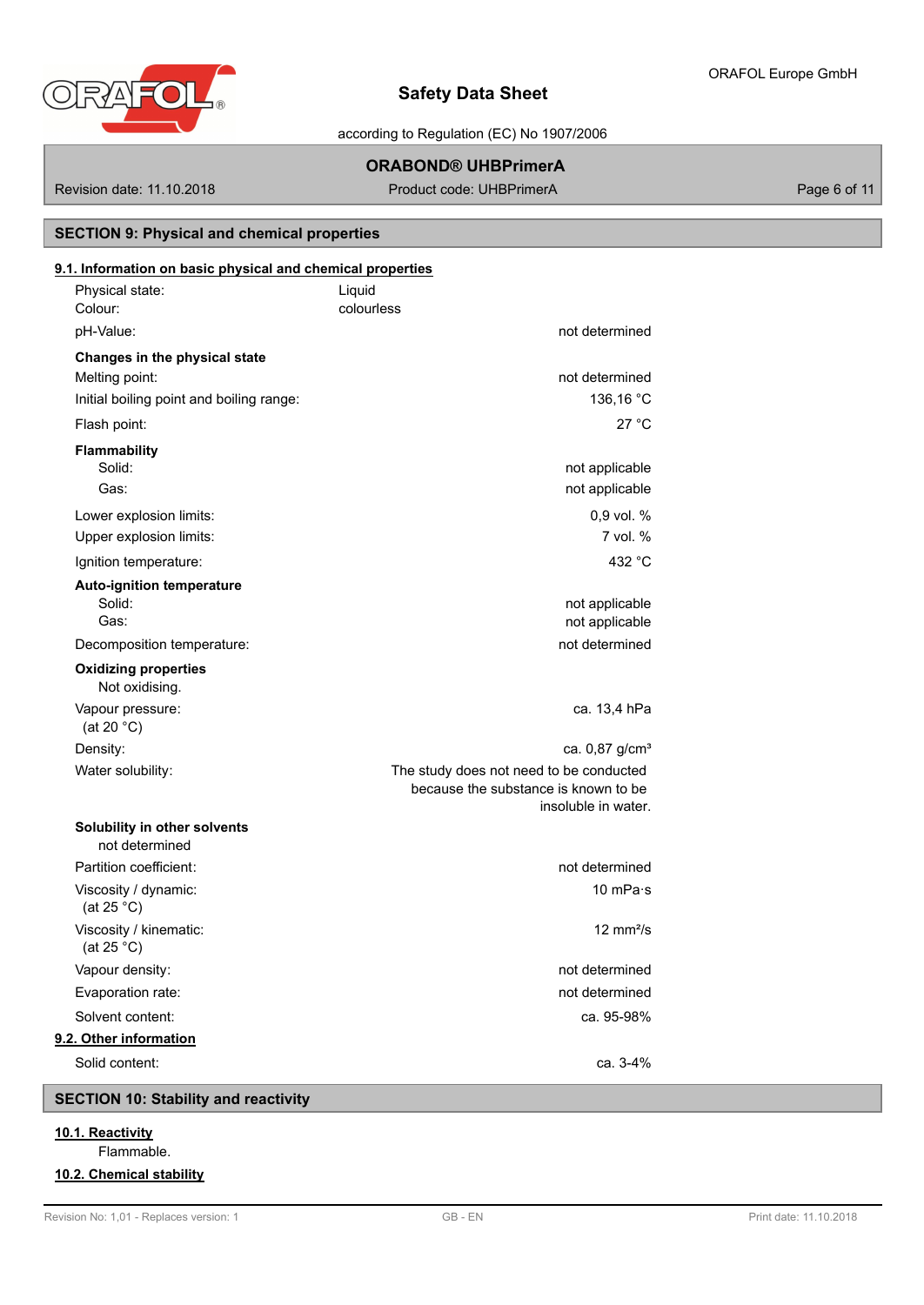

according to Regulation (EC) No 1907/2006

# **ORABOND® UHBPrimerA**

Revision date: 11.10.2018 **Product code: UHBPrimerA** Page 7 of 11

The product is stable under storage at normal ambient temperatures.

### **10.3. Possibility of hazardous reactions**

Heating causes rise in pressure with risk of bursting.

#### **10.4. Conditions to avoid**

Keep away from sources of heat (e.g. hot surfaces), sparks and open flames. Vapours can form explosive mixtures with air.

#### **10.5. Incompatible materials**

Strong acid, Strong alkali, Oxidising agent

### **10.6. Hazardous decomposition products**

No known hazardous decomposition products.

#### **SECTION 11: Toxicological information**

### **11.1. Information on toxicological effects**

#### **ATEmix calculated**

ATE (dermal) 1145,8 mg/kg; ATE (inhalative vapour) 11,46 mg/l; ATE (inhalative aerosol) 1,563 mg/l

## **Acute toxicity**

| <b>CAS No</b> | Chemical name                                                                                                     |                |                    |         |                                            |                                              |
|---------------|-------------------------------------------------------------------------------------------------------------------|----------------|--------------------|---------|--------------------------------------------|----------------------------------------------|
|               | Exposure route                                                                                                    | <b>IDose</b>   |                    | Species | Source                                     | <b>IMethod</b>                               |
|               | reaction mass of ethylbenzene and xylene                                                                          |                |                    |         |                                            |                                              |
|               | oral                                                                                                              | LD50<br>Img/kg | 3523               | Rat     | Study report (1986)                        | <b>IEU Method B.1</b>                        |
|               | dermal                                                                                                            | LD50<br>mg/kg  | 12126              | Rabbit  | Publication (1962)                         | Single dermal dose<br>lunder occlusion follo |
|               | inhalative (4 h) vapour                                                                                           | ILC50          | 6350 mg/l          | Rat     | Industrial Medicine 39,<br>215-200. (1970) | <b>IEU Method B.2</b>                        |
|               | inhalative aerosol                                                                                                | <b>ATE</b>     | $1,5 \text{ mg/l}$ |         |                                            |                                              |
| 68082-29-1    | Fatty acids, C18-unsatd., dimers, oligomeric reaction products with tall-oil fatty acids and triethylenetetramine |                |                    |         |                                            |                                              |
|               | oral                                                                                                              | LD50<br>mg/kg  | > 2000             | Rat     | Study report (2012)                        | <b>IOECD Guideline 423</b>                   |
|               | dermal                                                                                                            | LD50<br>mg/kg  | > 2000             | Rat     | Study report (2013)                        | <b>IOECD Guideline 402</b>                   |

## **Additional information on tests**

The mixture is classified as hazardous according to regulation (EC) No 1272/2008 [CLP]. Special hazards arising from the substance or mixture!

### **SECTION 12: Ecological information**

### **12.1. Toxicity**

The product is not: Ecotoxic.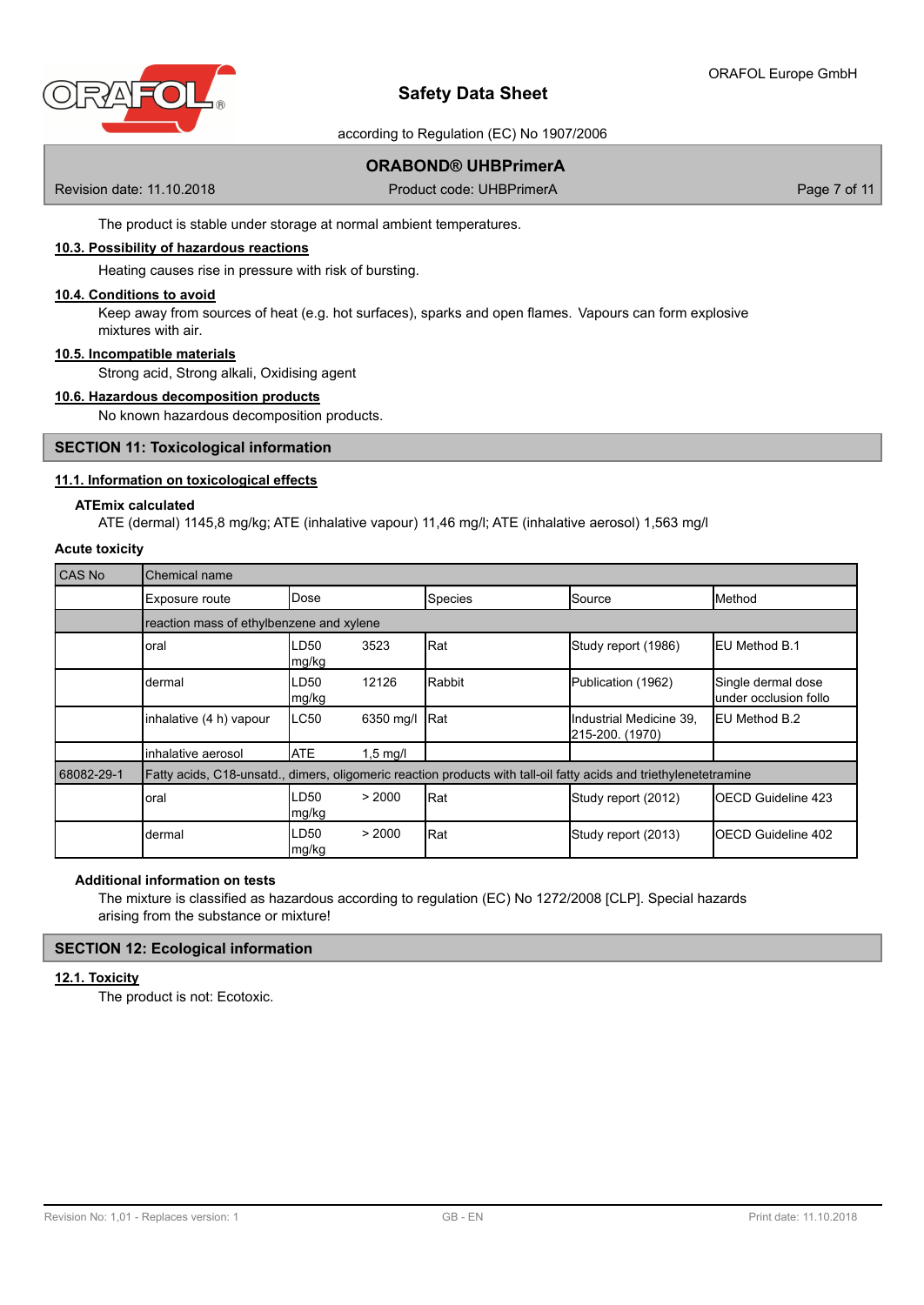

### according to Regulation (EC) No 1907/2006

## **ORABOND® UHBPrimerA**

Revision date: 11.10.2018 **Product code: UHBPrimerA** Page 8 of 11

| <b>CAS No</b> | <b>Chemical name</b>                                                                                              |                                          |            |  |                                                             |                                                |                                                |  |  |
|---------------|-------------------------------------------------------------------------------------------------------------------|------------------------------------------|------------|--|-------------------------------------------------------------|------------------------------------------------|------------------------------------------------|--|--|
|               | Aquatic toxicity                                                                                                  | Dose                                     |            |  | [h] $ d]$ Species                                           | Source                                         | Method                                         |  |  |
|               |                                                                                                                   | reaction mass of ethylbenzene and xylene |            |  |                                                             |                                                |                                                |  |  |
|               | Acute fish toxicity                                                                                               | <b>LC50</b>                              | $4,2$ mg/l |  | 96 hOncorhynchus mykiss                                     | Ecotoxicology and<br>Environmental<br>Safety.  | <b>OECD Guideline</b><br>203                   |  |  |
|               | Acute algae toxicity                                                                                              | ErC50                                    | $4,6$ mg/l |  | 72 h Pseudokirchneriella<br>subcapitata                     | Ecotoxicology and<br>Environmental<br>Safety.  | <b>OECD Guideline</b><br>201                   |  |  |
|               | Acute crustacea toxicity                                                                                          | <b>EC50</b><br>mg/l                      | 3,82       |  | 48 h Daphnia magna                                          | Archives of<br>Environmental<br>Contamination  | A flow through<br>system was used<br>to expose |  |  |
|               | Fish toxicity                                                                                                     | <b>NOEC</b><br>mg/l                      | > 1.3      |  | 56 d Oncorhynchus mykiss                                    | Appl. Sci. Branch,<br>Eng. Res. Cent.<br>Denve | Fish were<br>exposed in<br>artificial streams  |  |  |
|               | Crustacea toxicity                                                                                                | <b>NOEC</b><br>mg/l                      | 1,17       |  | 7 d Ceriodaphnia dubia                                      | Ecotoxicology and<br>Environmental<br>Safety 3 | other: US EPA<br>600/4-91-003                  |  |  |
|               | Acute bacteria toxicity                                                                                           | $(> 198$ mg/l)                           |            |  | 0,5 h Activated sludge                                      | Research Journal<br>WPCF 60(10)<br>1850-1856   | <b>OECD Guideline</b><br>209                   |  |  |
| 68082-29-1    | Fatty acids, C18-unsatd., dimers, oligomeric reaction products with tall-oil fatty acids and triethylenetetramine |                                          |            |  |                                                             |                                                |                                                |  |  |
|               | Acute fish toxicity                                                                                               | <b>LC50</b><br>mg/l                      | 7,07       |  | 96 h <sub>Danio</sub> rerio                                 | Study report<br>(2013)                         | <b>OECD Guideline</b><br>l203                  |  |  |
|               | Acute algae toxicity                                                                                              | ErC50<br>mg/l                            | 4,34       |  | 72 hlPseudokirchneriella<br>subcapitata                     | Study report<br>(2013)                         | <b>OECD Guideline</b><br>201                   |  |  |
|               | Acute bacteria toxicity                                                                                           | $(384 \text{ mg/l})$                     |            |  | 3 hactivated sludge of a<br>predominantly<br>domestic sewaq | Study report<br>(2012)                         | <b>OECD Guideline</b><br>209                   |  |  |

## **12.2. Persistence and degradability**

The product has not been tested.

## **12.3. Bioaccumulative potential**

The product has not been tested.

# **Partition coefficient n-octanol/water**

| ICAS No    | <b>I</b> Chemical name                                                                                                 | Log Pow |
|------------|------------------------------------------------------------------------------------------------------------------------|---------|
|            | reaction mass of ethylbenzene and xylene                                                                               | 3,2     |
| 68082-29-1 | [Fatty acids, C18-unsatd., dimers, oligomeric reaction products with tall-oil fatty acids and<br>Itriethylenetetramine | 10.34   |

**BCF**

| <b>CAS No</b> | <b>IChemical name</b>                                                                                                    | <b>BCF</b> | <b>I</b> Species                   | Source               |
|---------------|--------------------------------------------------------------------------------------------------------------------------|------------|------------------------------------|----------------------|
|               | reaction mass of ethylbenzene and<br>Ixvlene                                                                             |            | $> 5.5 - 12.2$ Oncorhynchus mykiss | Appl. Sci. Branch, E |
| 68082-29-1    | Fatty acids, C18-unsatd., dimers,<br>oligomeric reaction products with tall-oil<br>Ifatty acids and triethylenetetramine | 77,4       | Ino data                           | (2013)               |

## **12.4. Mobility in soil**

The product has not been tested.

# **12.5. Results of PBT and vPvB assessment**

The product has not been tested.

## **12.6. Other adverse effects**

No information available.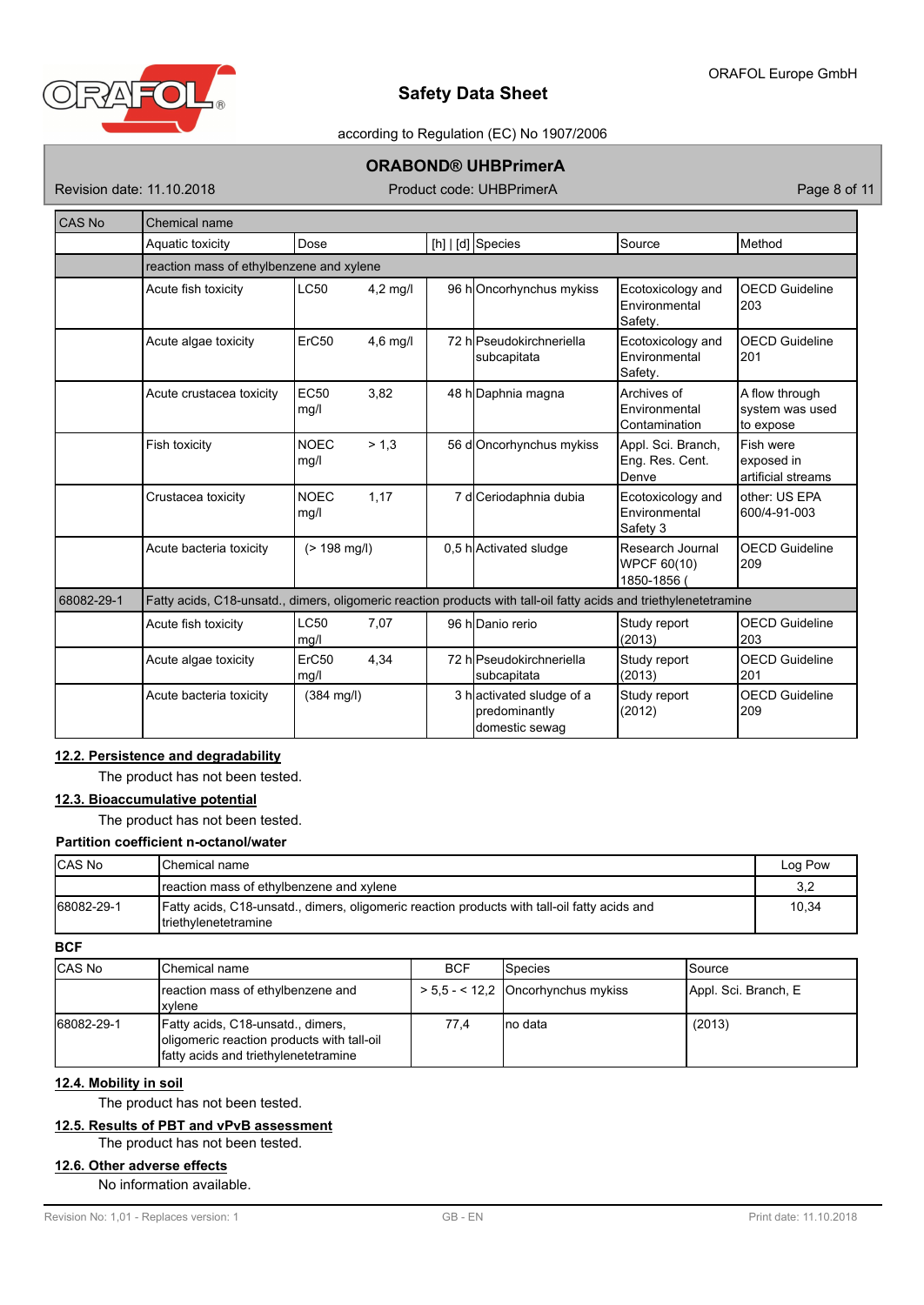

## ORAFOL Europe GmbH

# **Safety Data Sheet**

according to Regulation (EC) No 1907/2006

# **ORABOND® UHBPrimerA**

Revision date: 11.10.2018 **Product code: UHBPrimerA** Page 9 of 11

### **Further information**

Do not allow to enter into surface water or drains. Do not allow to enter into soil/subsoil.

### **SECTION 13: Disposal considerations**

## **13.1. Waste treatment methods**

## **Advice on disposal**

Do not allow to enter into surface water or drains. Do not allow to enter into soil/subsoil. Dispose of waste according to applicable legislation.

### **Contaminated packaging**

This material and its container must be disposed of as hazardous waste. Handle contaminated packages in the same way as the substance itself.

## **SECTION 14: Transport information**

### **Land transport (ADR/RID)**

| 14.1. UN number:                                                                                                                                                                                                                                                                                                                                | <b>UN 1133</b>                                                                                          |
|-------------------------------------------------------------------------------------------------------------------------------------------------------------------------------------------------------------------------------------------------------------------------------------------------------------------------------------------------|---------------------------------------------------------------------------------------------------------|
| 14.2. UN proper shipping name:                                                                                                                                                                                                                                                                                                                  | UN 1133, Adhesives, mixture                                                                             |
| 14.3. Transport hazard class(es):                                                                                                                                                                                                                                                                                                               | class 3, Code F1                                                                                        |
| 14.4. Packing group:                                                                                                                                                                                                                                                                                                                            | Ш                                                                                                       |
| Limited quantity:                                                                                                                                                                                                                                                                                                                               | 5 <sub>L</sub>                                                                                          |
| Tunnel restriction code:                                                                                                                                                                                                                                                                                                                        | D/E                                                                                                     |
| Other applicable information (land transport)<br><b>EQ: E1</b><br>Contaminated packaging - Instructions: P001 IBC03 LP01 R001<br>Contaminated packaging - Special provisions: PP1<br>Special provisions for packing together: MP19                                                                                                              |                                                                                                         |
| Inland waterways transport (ADN)                                                                                                                                                                                                                                                                                                                |                                                                                                         |
| 14.1. UN number:                                                                                                                                                                                                                                                                                                                                | <b>UN 1133</b>                                                                                          |
| <b>Marine transport (IMDG)</b>                                                                                                                                                                                                                                                                                                                  |                                                                                                         |
| 14.1. UN number:                                                                                                                                                                                                                                                                                                                                | <b>UN 1133</b>                                                                                          |
| 14.2. UN proper shipping name:                                                                                                                                                                                                                                                                                                                  | UN 1133, Adhesives, mixture                                                                             |
| 14.3. Transport hazard class(es):                                                                                                                                                                                                                                                                                                               | Class 3, Subrisk-                                                                                       |
| 14.4. Packing group:                                                                                                                                                                                                                                                                                                                            | Ш                                                                                                       |
| Limited quantity:                                                                                                                                                                                                                                                                                                                               | 5L                                                                                                      |
| EmS:                                                                                                                                                                                                                                                                                                                                            | $F-E$ , S-D                                                                                             |
| Other applicable information (marine transport)<br>Special provisions: 223, 955<br>Excepted quantities: E1<br>Contaminated packaging - Instructions: P001, LP01<br>Contaminated packaging - Provisions: PP1<br>Stowage and handling: Category A.<br>solvents. Miscibility with water depends upon their composition.<br>Segregation group: none | Properties and observations: Adhesives are solutions of gums, resins, etc., usually volatile due to the |
| Air transport (ICAO-TI/IATA-DGR)                                                                                                                                                                                                                                                                                                                |                                                                                                         |
| 14.1. UN number:                                                                                                                                                                                                                                                                                                                                | <b>UN 1133</b>                                                                                          |
| 14.2. UN proper shipping name:                                                                                                                                                                                                                                                                                                                  | UN 1133, Adhesives, mixture                                                                             |
| 14.3. Transport hazard class(es):                                                                                                                                                                                                                                                                                                               | Class 3                                                                                                 |
| 14.4. Packing group:                                                                                                                                                                                                                                                                                                                            | Ш                                                                                                       |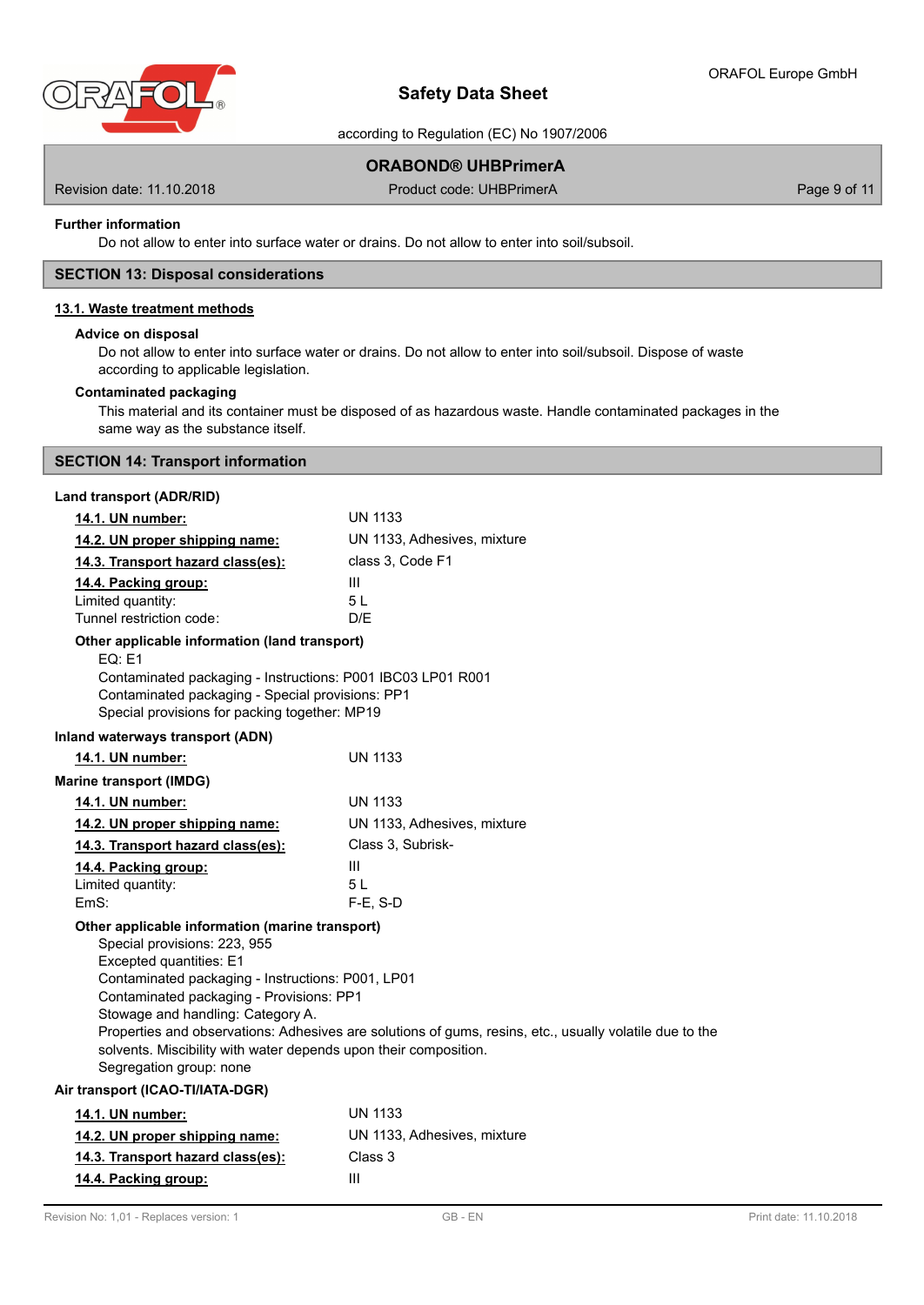

### according to Regulation (EC) No 1907/2006

# **ORABOND® UHBPrimerA**

Revision date: 11.10.2018 **Product code: UHBPrimerA** Page 10 of 11

## **Other applicable information (air transport)**

Hazard label: Flamm. liquid Excepted Quantity Code: E1 Passenger and Cargo Aircraft: Ltd.Qty.: Pack.Instr. Y344 - Max. Net Qty/Pkg. 10 L Passenger and Cargo Aircraft: Pack.Instr. 355 - Max. Net Qty/Pkg. 60 L Cargo Aircraft only: Pack.Instr. 366 - Max. Net Qty/Pkg. 220 L Special provisions: A3 Emergency Response Guide-Code (ERG): 3L

### **14.5. Environmental hazards**

ENVIRONMENTALLY HAZARDOUS: no

### **14.6. Special precautions for user**

No information available.

#### **14.7. Transport in bulk according to Annex II of Marpol and the IBC Code** No data available

## **SECTION 15: Regulatory information**

## **15.1. Safety, health and environmental regulations/legislation specific for the substance or mixture**

### **EU regulatory information**

| $96-98%$                                                                                                             |
|----------------------------------------------------------------------------------------------------------------------|
| $96-98%$                                                                                                             |
| <b>P5c FLAMMABLE LIQUIDS</b>                                                                                         |
|                                                                                                                      |
| Observe restrictions to employment for juvenils according to the 'juvenile<br>work protection guideline' (94/33/EC). |
| 2 - clearly water contaminating                                                                                      |
| Permeates easily through outer skin and causes poisoning. Causes<br>allergic hypersensitivity reactions.             |
|                                                                                                                      |

#### **15.2. Chemical safety assessment**

Chemical safety assessments for substances in this mixture were not carried out.

### **SECTION 16: Other information**

#### **Changes**

This data sheet contains changes from the previous version in section(s): 1,2,4,5,6,7,8,9,10,11,12,13,14,15,16.

#### **Abbreviations and acronyms**

ADR: Accord européen sur le transport des marchandises dangereuses par Route (European Agreement concerning the International Carriage of Dangerous Goods by Road ) IMDG: International Maritime Code for Dangerous Goods IATA: International Air Transport Association GHS: Globally Harmonized System of Classification and Labelling of Chemicals EINECS: European Inventory of Existing Commercial Chemical Substances ELINCS: European List of Notified Chemical Substances CAS: Chemical Abstracts Service LC50: Lethal concentration, 50% LD50: Lethal dose, 50%